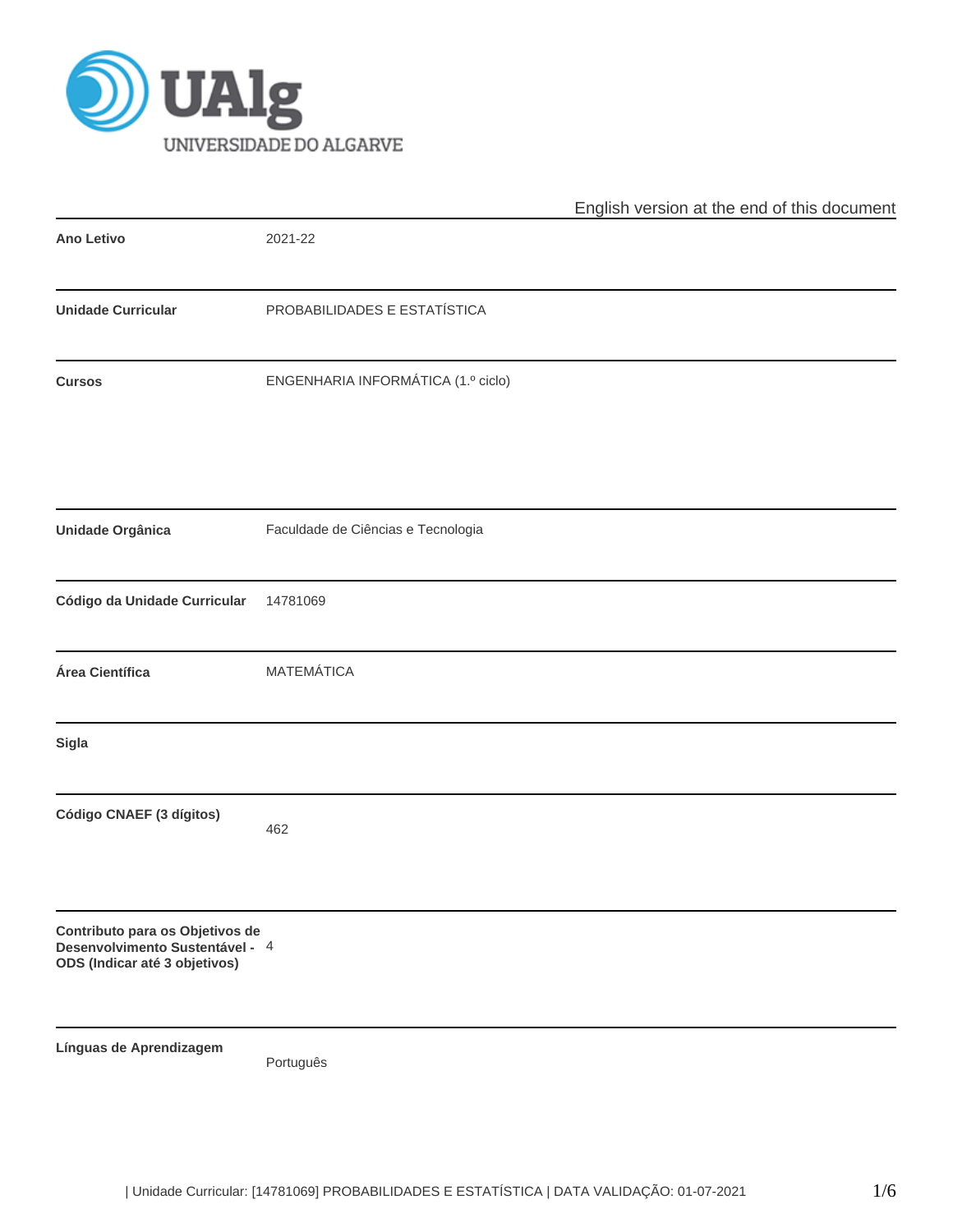

**Modalidade de ensino**

Presencial

**Docente Responsável** Nelson Gomes Rodrigues Antunes

| <b>I DOCENTE</b>               | <b>TIPO DE AULA</b> | <b>TURMAS</b>   | <b>TOTAL HORAS DE CONTACTO (*)</b> |
|--------------------------------|---------------------|-----------------|------------------------------------|
| Nelson Gomes Rodrigues Antunes |                     |                 | 28T                                |
| Nenad Manoilovic               | тc                  | <b>TP1: TP2</b> | 56TP                               |

\* Para turmas lecionadas conjuntamente, apenas é contabilizada a carga horária de uma delas.

| <b>ANO</b> | <b>PERIODO DE FUNCIONAMENTO*</b> | <b>HORAS DE CONTACTO</b> | <b>HORAS TOTAIS DE TRABALHO</b> | <b>ECTS</b> |
|------------|----------------------------------|--------------------------|---------------------------------|-------------|
|            | ∩∩<br>ےت                         | 28T: 28TP                | 156                             |             |

\* A-Anual;S-Semestral;Q-Quadrimestral;T-Trimestral

## **Precedências**

Sem precedências

#### **Conhecimentos Prévios recomendados**

Análise matemática I

# **Objetivos de aprendizagem (conhecimentos, aptidões e competências)**

Saber aplicar os principais conceitos e métodos da teoria das probabilidades na resolução de problemas de natureza aleatória. Utilizar os principais métodos de estatística indutiva para a elaboração de conclusões a partir de conjuntos de dados.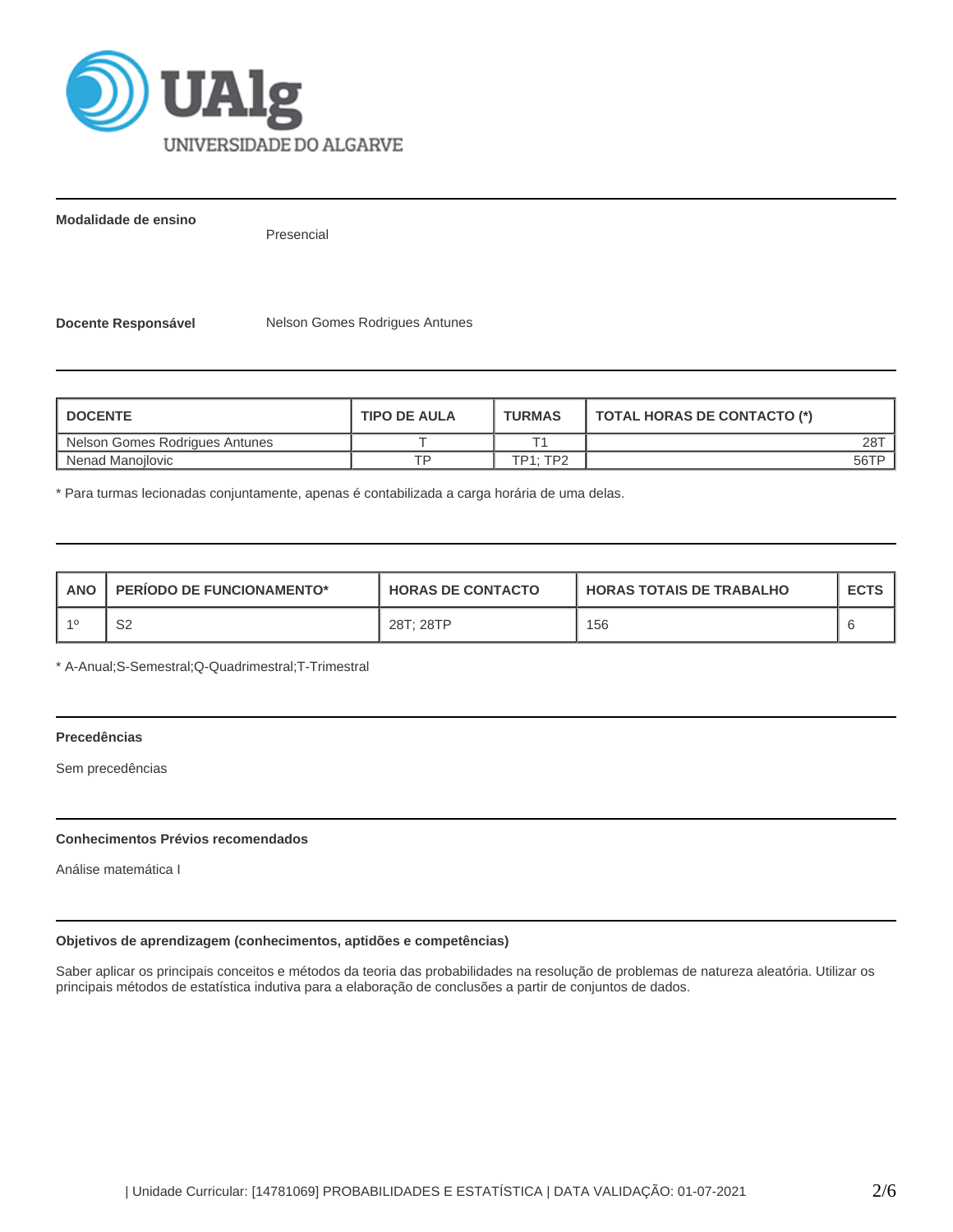

**Conteúdos programáticos**

Conceitos básicos de Probabilidades

Distribuições Discretas

Distribuições Contínuas

Distribuições Conjuntas de Probabilidades

Estimação Pontual

Estimação por Intervalos

Testes de hipóteses

#### **Metodologias de ensino (avaliação incluída)**

Aulas Teóricas: Exposição teórica dos conteúdos e, sempre que possível, acompanhada com exemplos ilustrativos.

Aulas Teórico-Práticas: Resolução de exercícios com aplicações à área de engenharia de informática.

A avaliação da disciplina é feita por frequência. Durante o período de aulas realizam-se dois testes. A classificação final do aluno é a media dos testes. Os alunos que não tiverem aproveitamento são admitidos a exame de época normal.

#### **Bibliografia principal**

Montgomery, Douglas. C e Runger, George C. Applied Statistics and Probability for Engineers, 6o edição, John Wiley & Sons, New York, 2013.

Ross, Sheldon M. Introduction to Probability and Statistics for Engineers and Scientists, 5o edição, Academic Press, 2014.

Murteira, B. e Antunes, M. Probabilidades e Estatística. Vol. I e II. Escolar Editora, 2012.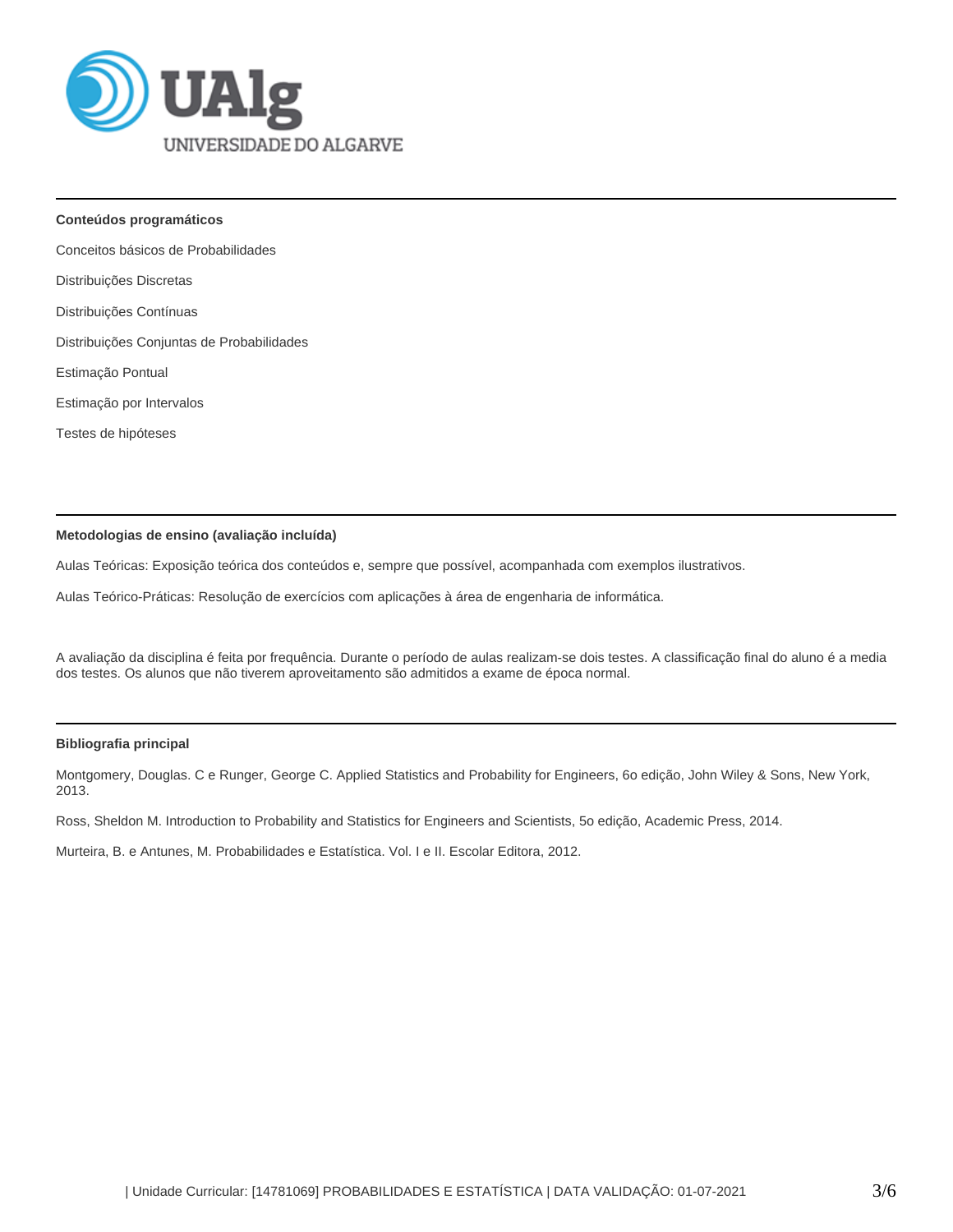

| <b>Academic Year</b>                                                                                   | 2021-22                                    |
|--------------------------------------------------------------------------------------------------------|--------------------------------------------|
| <b>Course unit</b>                                                                                     | PROBABILITY AND STATISTICS                 |
| <b>Courses</b>                                                                                         | INFORMATICS (COMPUTER SCIENCE) (1st Cycle) |
| <b>Faculty / School</b>                                                                                | FACULTY OF SCIENCES AND TECHNOLOGY         |
| <b>Main Scientific Area</b>                                                                            |                                            |
| Acronym                                                                                                |                                            |
| <b>CNAEF code (3 digits)</b>                                                                           | 462                                        |
| <b>Contribution to Sustainable</b><br><b>Development Goals - SGD</b><br>(Designate up to 3 objectives) | 4                                          |
| Language of instruction                                                                                | Portuguese                                 |
| <b>Teaching/Learning modality</b>                                                                      | On site                                    |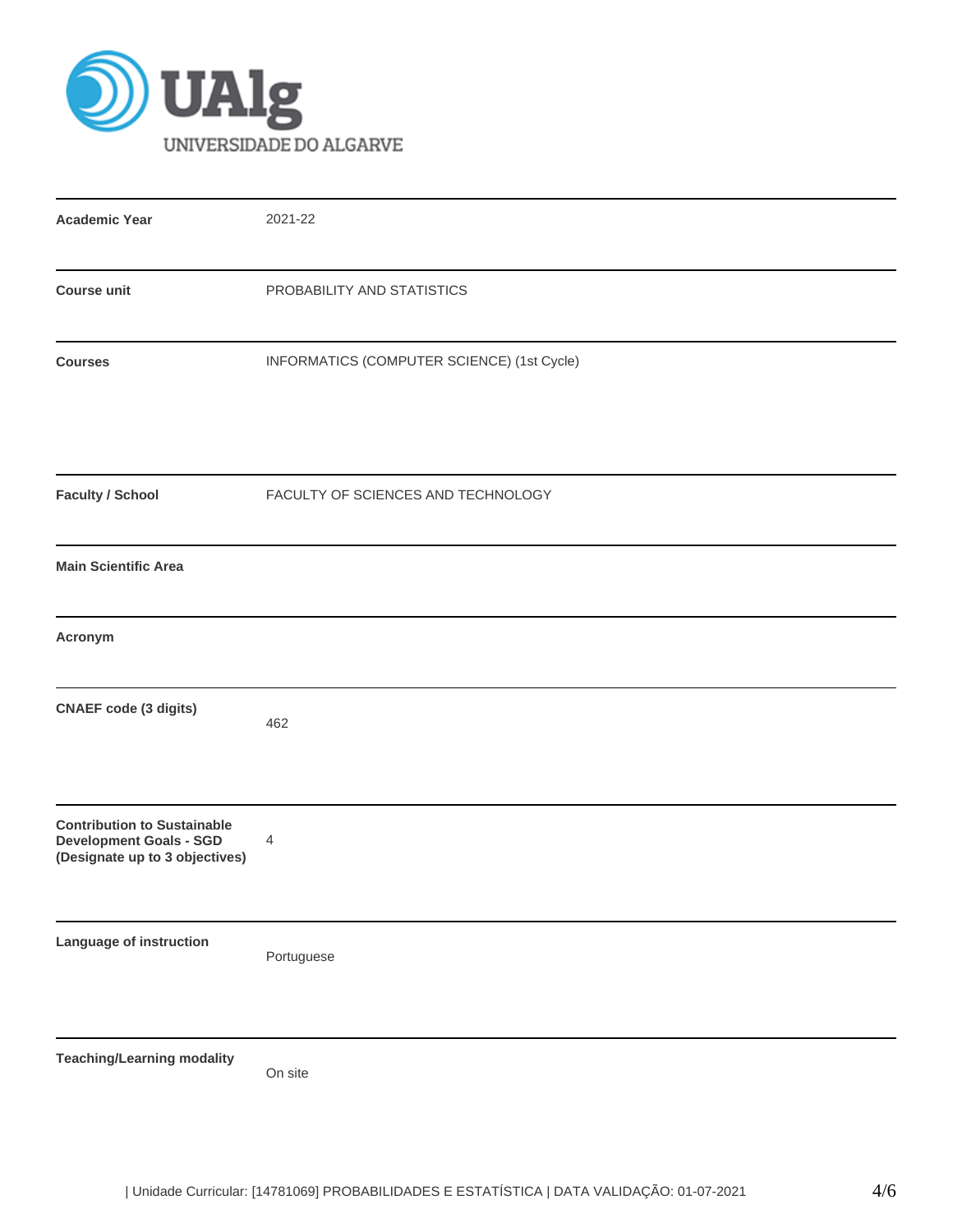

**Coordinating teacher** Nelson Gomes Rodrigues Antunes

| <b>Teaching staff</b>          | <b>Type</b> | <b>Classes</b>  | Hours (*) |
|--------------------------------|-------------|-----------------|-----------|
| Nelson Gomes Rodrigues Antunes |             |                 | 28T       |
| Nenad Manojlovic               | TD          | <b>TP1: TP2</b> | 56TP      |

\* For classes taught jointly, it is only accounted the workload of one.

| Con<br>hours<br>. |               |                    | - 12                     | <b>TA</b><br>$\sim$ |    | -- |    |     | Total     |
|-------------------|---------------|--------------------|--------------------------|---------------------|----|----|----|-----|-----------|
|                   | $\sim$<br>।∠⊂ | $\mathbf{u}$<br>⊔∠ | $\overline{\phantom{a}}$ | IЮ                  | ШC | ПC | НΟ | IІC | 14E<br>эc |

T - Theoretical; TP - Theoretical and practical ; PL - Practical and laboratorial; TC - Field Work; S - Seminar; E - Training; OT - Tutorial; O - Other

# **Pre-requisites**

no pre-requisites

#### **Prior knowledge and skills**

Analysis I

### **The students intended learning outcomes (knowledge, skills and competences)**

At the end of this course the students should be able to apply the main concepts and methods of probability theory to solve problems that involve randomness. Use the main inference statistical methods for drawing conclusions from data sets.